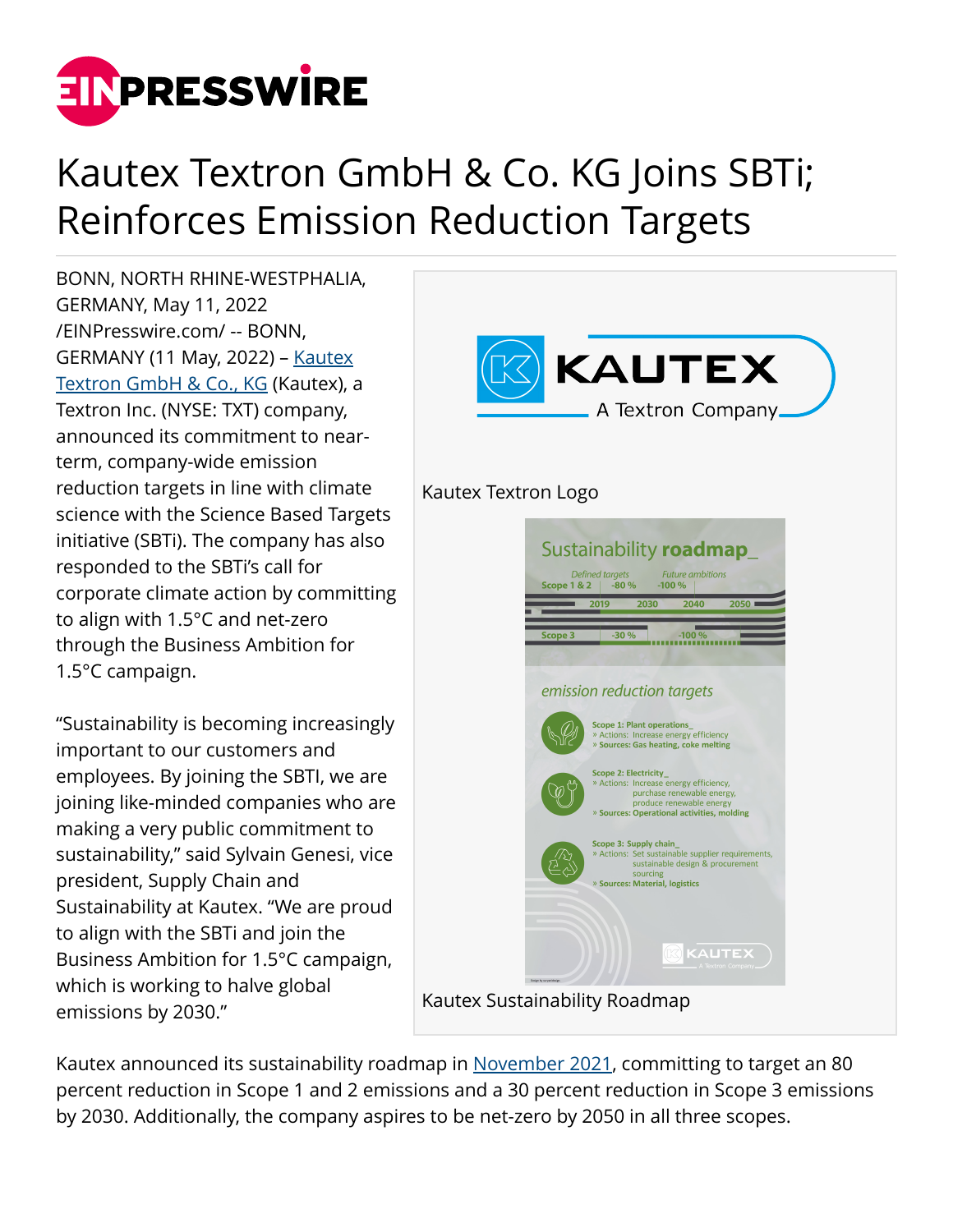"Kautex's sustainability commitments are not only a commitment to sustainability, they are a commitment to our customers," continued Genesi. "As a Tier One supplier, our emissions directly impact the overall emissions of our customers, so by taking a proactive approach, we help our customers on their journey to 'net-zero' as well. Working on a "cradle-to-grave" product life cycle for all three scopes – and involving our entire supply chain is one of the most pioneering – and exciting – parts of this journey."

To progress toward this goal, Kautex challenged its 30-plus plants worldwide to reduce their own Scope 1 and 2 emissions through practical steps like energy audits and strategic investments in renewable energy. In 2022, all the Company's facilities on mainland Europe, China and Mexico are sourcing green energy – a significant step in reducing Scope 2 emissions. Kautex is also investing in local production with low-consumption equipment and developing new sustainable products, components and raw material. The Company also works closely with its customers to understand their sustainability requirements and engages with suppliers on sustainable materials, manufacturing, design and recycling innovations.

#### \*\*\*

### About SBTi

The Science Based Targets initiative (SBTi) is a collaboration between CDP, the United Nations Global Compact, World Resources Institute (WRI) and the World Wide Fund for Nature (WWF). The SBTi defines and promotes best practice in science-based target setting and independently assesses companies' targets.

# About Kautex Textron GmbH & Co. KG

At Kautex, we are driving the future. As a Tier One automotive supplier with more than 30 plants in 13 countries, Kautex designs, develops and manufactures traditional and hybrid fuel systems, advanced cleaning solutions for assisted and autonomous driving, engine camshafts and plastic industrial packaging solutions. A pioneer in the design and manufacture of automotive plastic fuel systems, Kautex is expanding its portfolio to offer smart products and data-driven services to our customers, including thermoplastic composite and composite-metal hybrid battery systems and software-controlled ADAS cleaning solutions. From a lightweight battery system to a hybrid fuel system to autonomous drive vehicle cleaning systems, Kautex is committed to pioneering solutions for the era of new mobility. For more information, visit: www.kautex

# About Textron Inc.

Textron Inc. is a multi-industry company that leverages its global network of aircraft, defense, industrial and finance businesses to provide customers with innovative solutions and services. Textron is known around the world for its powerful brands such as Bell, Cessna, Beechcraft, Hawker, Jacobsen, Kautex, Lycoming, E-Z-GO, Arctic Cat, and Textron Systems. For more information, visit: [www.textron.com](http://www.textron.com).

Certain statements in this press release are forward-looking statements which may project